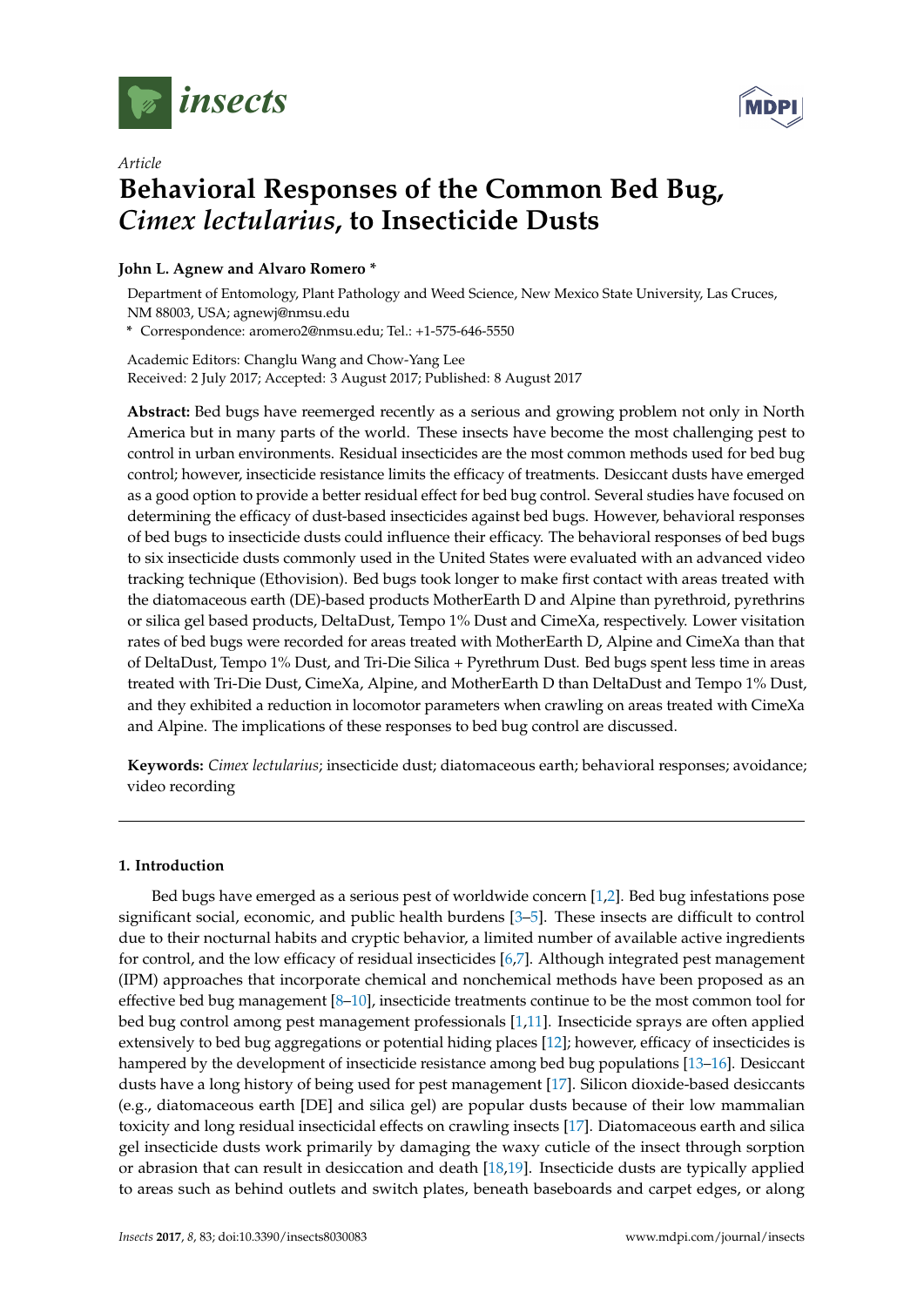inner frameworks of couches and box springs [\[12\]](#page-8-9). Insecticide dusts have also been used as perimeter treatments around beds and other furniture, along baseboards, and in voids [\[20\]](#page-9-0). They are considered a low-cost, long-term residual treatment option for low-income, multiunit housing buildings [\[20](#page-9-0)[,21\]](#page-9-1).

Adult and nymph bed bugs feed on the blood of humans and other vertebrates for brief time periods. When not feeding, bed bugs spend their time in concealed aggregation areas usually in close proximity to hosts [\[6\]](#page-8-4). Bed bugs are usually found assembled along mattress and box spring seams, as well as inside cracks, crevices, edges of furniture, baseboards, electric outlets, and other similar locations [\[22\]](#page-9-2). Because bed bugs do not reside on living hosts, they repeatedly need to leave their harborages to seek out their host for a blood meal [\[23\]](#page-9-3). It is during this time that, while searching for a blood meal or returning to their harborages, insects might come in contact with insecticide residues.

Insecticides can influence insect behavior by disrupting the normal function of its sensory or central nervous system [\[24\]](#page-9-4). For example, bed bugs avoid resting in areas with pyrethroid residues, which could reduce their exposure to insecticides [\[25\]](#page-9-5). Insecticides also affect several aspects of bed bug biology, including locomotion, feeding, mating, oviposition, fecundity, and development [\[25](#page-9-5)[–28\]](#page-9-6). These sublethal effects could have detrimental consequences on bed bug populations over time. Studying behavioral responses of bed bugs to insecticides will ultimately provide a better understanding of the overall impact of insecticide treatment in bed bug management programs [\[25\]](#page-9-5). Although insecticide dusts have been perceived as a good option for bed bug control [\[29](#page-9-7)[–31\]](#page-9-8), data from previous studies on other insects indicate that some dusts might have repellent effects [\[32](#page-9-9)[–34\]](#page-9-10). These effects could decrease the efficacy of insecticide dusts against bed bugs. In this study, we aim to quantify the behavioral responses of bed bugs to six common insecticide dust products with a modern video tracking technique. We discuss the impact of avoidance responses on bed bug control practices.

### **2. Materials and Methods**

### *2.1. Insects*

Adult bed bugs were obtained from a colony maintained at  $25 \degree C$ ,  $50 \pm 5\%$  relative humidity, and a photoperiod of 12 h:12 h (light:dark). This colony was originally established from bed bugs collected in 2008 from an apartment in Jersey City, NJ, USA. This population was determined to be resistant to deltamethrin, following a method proposed by Romero et al. [\[13\]](#page-8-10) (discriminating doses of 0.13 mg/cm<sup>2</sup> technical grade deltamethrin; 0% mortality in 20 third to fifth instar nymphs). In the laboratory, the insects were fed defibrinated rabbit blood (Quad Five, Ryegate, MT, USA), heated to 37 ◦C with a circulating water bath, through a Parafilm-membrane feeder [\[35\]](#page-9-11). Evaluations began 8 to 10 days after adult emergence; the insects had been fed as adults three days before the initiation of the experiment.

### *2.2. Insecticide Dusts*

The trade names, active ingredients, label rates of application, and manufacturer information for six dust insecticides, representing different classes of insecticides, are as follows, pyrethroid: DeltaDust (0.05%, deltamethrin, Bayer Environmental Science, RTP, NC, USA), Tempo 1% Dust (1% cyfluthrin, Bayer Environmental Science, RTP, NC, USA); pyrethrins and silica gel: Tri-Die Silica + Pyrethrum Dust (1% pyrethrins, 10% piperonyl butoxide, and 40% amorphous silica, BASF Corporation, St. Louis, MO, USA); silica gel: CimeXa (92.1% amorphous silica gel, Rockwell Labs Ltd., North Kansas City, MO, USA); neonicotinoid and inorganic: Alpine (0.25% dinotefuran, 95% DE, BASF Corporation, St. Louis, MO, USA); and inorganic: MotherEarth D (100% DE, BASF Corporation, St. Louis, MO, USA).

### *2.3. Arenas*

Behavioral responses were tested in seven hexagon arenas (six treated with dust and one control) placed in a honeycomb pattern. This pattern was selected to accommodate for the limited viewing field of the camera used (Figure [1\)](#page-2-0). The hexagons (length of sides = 5.4 cm, total area = 62.2 cm<sup>2</sup>) were made of plywood and were never reused. Placed on top of each hexagon was a ring made from a petri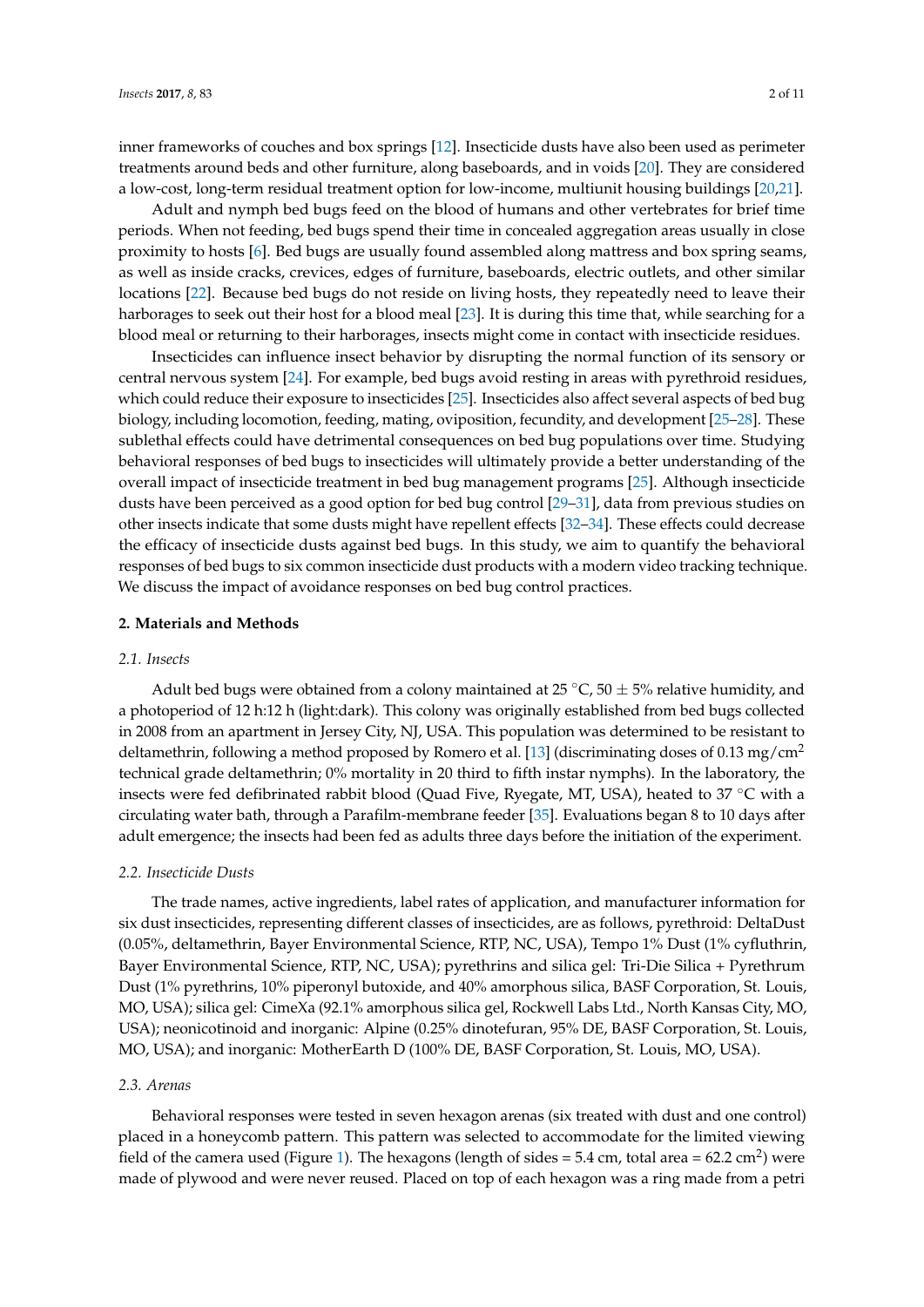dish plate (diameter = 9 cm) to restrain the bugs in the arena. The internal ring walls were coated with fluoropolymer resin to prevent insects from climbing and escaping. Each arena was then divided with fluoropolymer resin to prevent insects from climbing and escaping. Each arena was then divided in half, with one half being the treated zone and one being the untreated zone. The control arena in half, with one half being the treated zone and one being the untreated zone. The control arena was was also divided in half, in which one half was randomly selected to gather activity variables so that also divided in half, in which one half was randomly selected to gather activity variables so that comparisons with the other six treated arenas could be made. To determine the orientation of the split, comparisons with the other six treated arenas could be made. To determine the orientation of the a cardinal point system was used for north, east, south and west, and positions were randomized in each replicate. The amount of dust required to treat each half of the hexagons was calculated based on the label rate. The mean weights ( $\pm$  SE) of the products applied were 0.447  $\pm$  0.007, 0.704  $\pm$  0.008,  $0.534 \pm 0.007$ ,  $0.526 \pm 0.005$ ,  $1.026 \pm 0.009$ , and  $1.566 \pm 0.009$  mg/cm<sup>2</sup> for DeltaDust, Tempo 1% Dust, Tri-Die Dust, CimeXa, Alpine, and MotherEarth D, respectively. 1% Dust, Tri-Die Dust, CimeXa, Alpine, and MotherEarth D, respectively.

<span id="page-2-0"></span>

**Figure 1.** View of experimental arenas: (**A**) Plywood hexagons included halves treated with **Figure 1.** View of experimental arenas: (**A**) Plywood hexagons included halves treated with insecticide insecticide dusts. An untreated hexagon was always included in each replicate to act as control; (**B**) dusts. An untreated hexagon was always included in each replicate to act as control; (**B**) The activity of individual insects in each hexagon was tracked with EthoVision® XT software to generate behavioral parameters (tracks of individual bed bugs during 5-min recordings).

Dust was distributed evenly on the plywood surfaces with a painting brush. A piece of Dust was distributed evenly on the plywood surfaces with a painting brush. A piece of plexiglass, place was distributed every on the prywood surfaces which planting prasm. To prece or prexistion, the petri dish arena, was placed along the midline during application to prevent contamination of the untreated half. The hexagons were shifted in a counterclockwise manner between each replicate, of the unificated han. The hexagons were similed in a counterclockwise manner between each replicate, with the center hexagon moving to the lower right space, the bottom hexagon moving into the center with the center riexagon moving to the fower right space, the soliton hexagon moving mito the center<br>space, and the remaining hexagons moving respectively counterclockwise. Individual bed bugs were Individual bed bugs were acclimated to the environment by restricting them in a piece of plastic acclimated to the environment by restricting them in a piece of plastic tubing which was placed in the tubing which was placed in the untreated area for 5 min. Insects were released by lifting up the tubing untreated area for 5 min. Insects were released by lifting up the tubing in each arena. Approximate in each arena. Approximate simultaneous release was achieved by pinning fishing line to each of the simultaneous release was achieved by pinning fishing line to each of the plastic tubes and pulling  $t$  them all up at the same time. In total, 20 replicates (10 males and 10 females) were used along with a  $m$  and  $m$  and  $m$  and  $m$ . In total, 20 represents (10 mates and 10 remarks) were used along what a common control group for each. Bioassays were conducted under ambient temperature (25  $\pm$  2  $^{\circ}$ C) temperature (25 ± 2 **°**C) and relative humidity (40 ± 10%) during the first three hours into the and relative humidity ( $40 \pm 10\%$ ) during the first three hours into the scotophase, a time in which bed bugs display enhanced locomotor activity [\[36\]](#page-9-12).

# *2.4. Tracking Activity 2.4. Tracking Activity*

A near-infrared (NIR) camera (series acA1300-60 gm NIR camera, Basler<sup>®</sup> ace; Exton, PA, USA), outfitted with a lens (C-mount 4–8 mm varifocal megapixel CCTV lens, model# H2Z0414C-MP, outfitted with a lens (C-mount 4–8 mm varifocal megapixel CCTV lens, model# H2Z0414C-MP, Computar®; Torrance, CA, USA) and (infrared) IR filter (Infrared 850 light filter, Heliopan®, North Computar®; Torrance, CA, USA) and (infrared) IR filter (Infrared 850 light filter, Heliopan®, North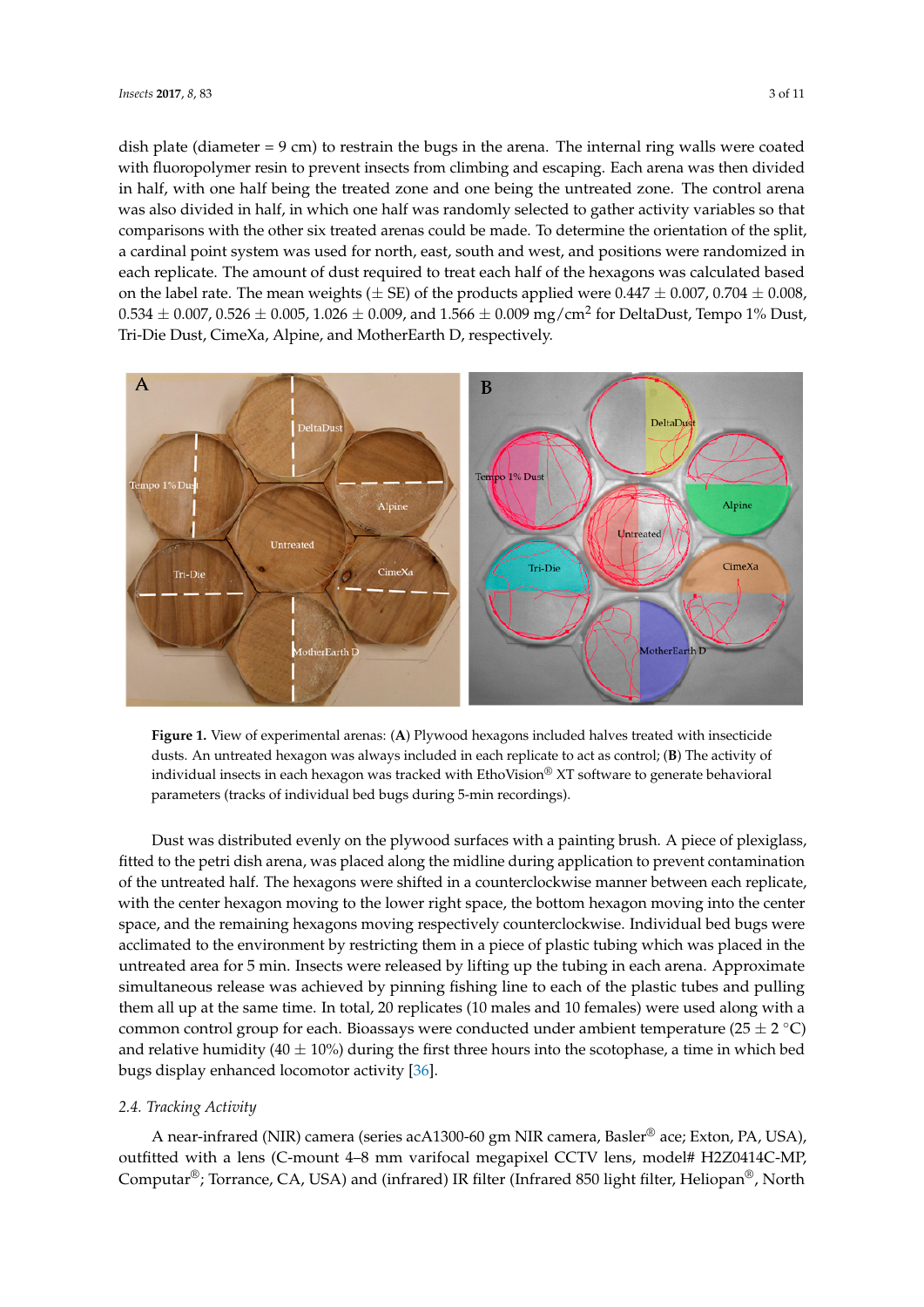White Plains, NY, USA) was used to record bed bug activity in the arenas under dark conditions. The camera was positioned approximately 58 cm directly above the center arena. Light for the recordings was provided by two IR illuminators (AT-8SB 850 mm, 130°, AXTON®, North Salt Lake, UT, USA). EthoVision XT version 11.5 software (Noldus Information Technology Inc. Leesburg, VA, USA, [\[37\]](#page-9-13)) was used to capture video images and to track the bed bugs during 5-min bioassays. EthoVision XT virtually facilitates the division of each arena into two equal zones known as "treated" and "untreated" (Figure [1B](#page-2-0)). Multiple variables were calculated from dust-treated arenas: elapsed time until first visit to the treated zone, number of visits to the treated zone, percent of time spent in the treated zone, and distance traveled and velocity in treated zone. The same variables were calculated from the activity of bed bugs recorded in control arenas.

### *2.5. Forced Exposure Assays*

Groups of 10 bed bugs (three replicates) were forcibly exposed to the dusts for, approximately, the average time the insects spent crawling on each dust, calculated from the 5-min period bioassays described in the behavioral study: 15 s, 1 min 9 s, 1 min 14 s, 1 min 31 s, 2 min 8 s, 2 min 12 s, for DE, Alpine, CimeXa, Tri-Die Dust, Tempo, DeltaDust, respectively. Bed bugs were confined to treated halves of hexagons with the same dimensions used in the behavioral assays. Confinement to treated areas was achieved by fitting a piece of plexiglass into the arena along the center line. Bed bugs were removed from treated areas after each exposure time and placed in clean areas to record mortality at Day 4.

### *2.6. Data Analysis*

Elapsed time until the first visit to the treated areas and the percent of time spent in the treated areas were analyzed with the nonparametric Mann–Whitney test using Minitab [\[38\]](#page-9-14). The number of visits to the treated zones, the distance, and the velocity were analyzed using one-way analysis of variance (ANOVA). The many-to-one comparison was done with Dunnett's test for mean separation [\[38\]](#page-9-14).

### **3. Results**

Bed bugs significantly avoided areas treated with CimeXa, Alpine, Tri-Die Dust, and MotherEarth D (Figures [1](#page-2-0) and [2,](#page-4-0) and videos in supplementary file). When compared with that of control arenas, the elapsed time until the bed bug's first visit to the treated area was significantly longer when the area was treated with Alpine (mean times =  $127.6 \pm 24.9$  s vs.  $23.7 \pm 14.9$  s, respectively;  $W = 301.0$ ,  $p < 0.05$ ) or MotherEarth D (mean times =  $136.1 \pm 25.3$  s vs.  $23.7 \pm 14.9$  s, respectively;  $W = 279$ ,  $p < 0.05$ ) (Figure [2A](#page-4-0)).

Insecticide dust avoidance was also reflected by lower visitation rates of bed bugs to treated areas (Figure [2B](#page-4-0)). Although approximately half of bed bugs visited control halves (mean =  $45.8 \pm 5.1\%$ ), a significantly lower proportion of bed bugs visited areas treated with CimeXa (24.5 ± 3.1%, *T* = −3.451, df = 6, *p* < 0.05), Alpine (15.0 ± 2.6%, *T* = −4.994, df = 6, *p* < 0.05), and MotherEarth D (11.0 ± 1.9%, *T* = −5.644, df = 6, *p* < 0.05) (Figure [2B](#page-4-0)). Pair-wise analysis showed that bed bugs spent significantly less time in areas treated with the following dust insecticides than in control halves: CimeXa (24.4  $\pm$  5.1%) vs. 46.0 ± 3.8%; *W* = 525.5, *p* < 0.05), Alpine (22.9 ± 6.8% vs. 46.0 ± 3.8%; *W* = 506.0, *p* < 0.05), Tri-Die Dust (30.1  $\pm$  5.7% vs. 46.0  $\pm$  3.8%; *W* = 510.5, *p* < 0.05), and MotherEarth D (5.0  $\pm$  1.3% vs. 46.0  $\pm$  3.8%; *W* = 587.0, *p* < 0.05) (Figure [2C](#page-4-0)). The distance traveled by bed bugs in treated areas was also affected by the type of insecticide dust used (Figure [3A](#page-4-1)). Bed bugs in areas treated with CimeXa (mean distance = 139.0 ± 12.2 cm, *T* = −2.583, df = 6, *p* < 0.05) or Alpine (mean distance = 132.5 ± 10.4 cm, *T* = −2.860,  $df = 6$ ,  $p < 0.05$ ) traveled, on average, a shorter distance than those in control areas (mean distance =  $194.9 \pm 24.6$  cm) (Figure [3A](#page-4-1)).

There were also significant differences in velocity between bed bugs in areas treated with CimeXa (mean = 0.46 ± 0.04 cm/s, *T* = −2.582, df = 6, *p* < 0.05) and Alpine (mean = 0.44 ± 0.03 cm/s, *T* = −2.846, df = 6,  $p$  < 0.05) and those in control areas (mean =  $0.65 \pm 0.08$  cm/s) (Figure [3B](#page-4-1)).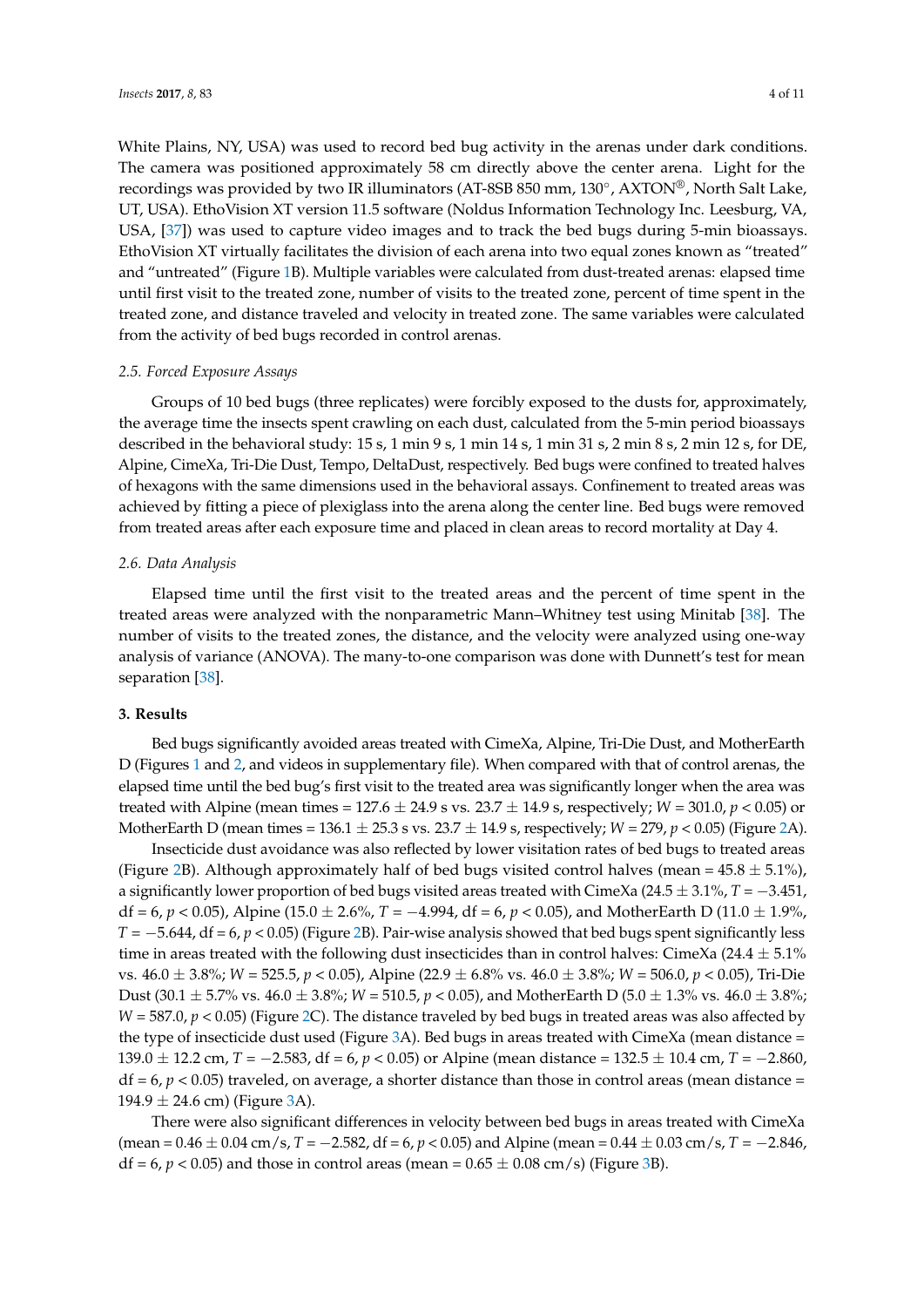<span id="page-4-0"></span>

Figure 2. Behavior parameter measurements of bed bugs interacting with areas treated with insecticide dusts during 5-min recordings: (A) elapsed time until first visit; (B) number of visits; and (C) percent of time spent. Data are presented as means  $\pm$  SE. Bars that have the same letter as the control indicate that there is no significant statistical difference between the given dust treatment and control arena (One-way ANOVA, Dunnett's test,  $p > 0.05$ ; Mann-Whitney W test,  $p > 0.05$ ).

<span id="page-4-1"></span>

Figure 3. Locomotor parameter measurements of bed bugs in areas treated with insecticide dusts: (A) distance traveled and (B) velocity. Data are presented as means  $\pm$  SE. Bars that have the same letter as the control indicate that there is no significant statistical difference between the given dust treatment Insects walking on  $M$  treated areas traveled as traveled as  $\mathcal{N}$  13.33.33  $\pm$  13.33.34.34.35  $\pm$  13.34.35  $\pm$ and control arena (One-way ANOVA, Dunnett's test, *p* > 0.05). and control arena (One-way ANOVA, Dunnett's test, *p* > 0.05).

 $\mathbf{r}$  and at a lower velocity (mean  $\mathbf{r}$  or significant than the control areas, but no significant than the control areas, but no significant than the control areas, but no significant than the control areas, but n Insects walking on MotherEarth D treated areas traveled a shorter distance (mean =  $146 \pm 13.3$  cm) and at a lower velocity (mean =  $0.49 \pm 0.04$  cm/s) than those in control areas, but no significant differences we[re](#page-4-1) detected ( $p$  > 0.05) (Figure 3B). MotherEarth D, Alpine and DeltaDust killed 30.0  $\pm$  5.7%, 36.7  $\pm$  8.8% and 30.0  $\pm$  5.7%, respectively, of bed bugs exposed for brief periods of time. Tempo 1% Dust caused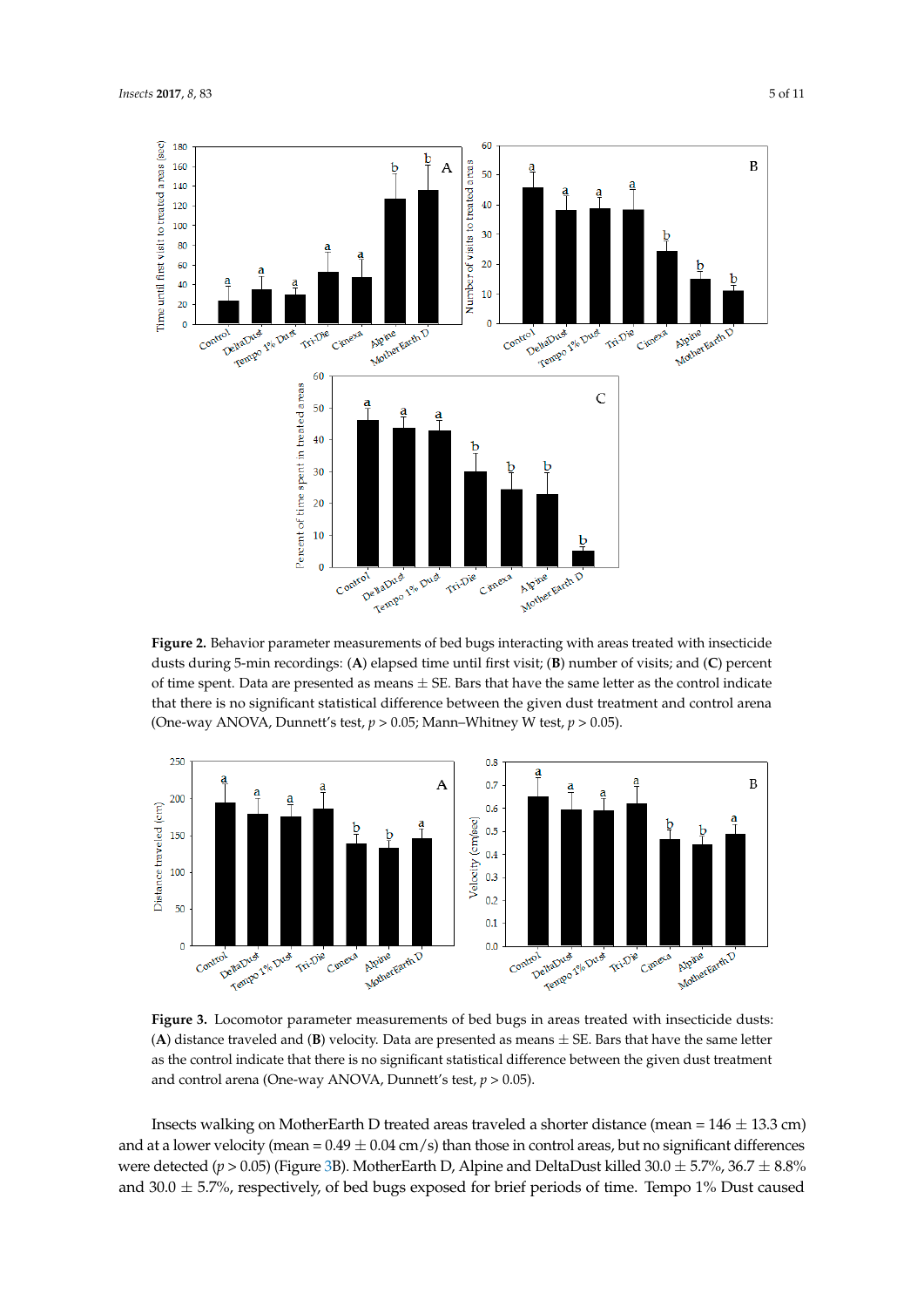intermediate mortality (63.3  $\pm$  12.0%) while higher mortality was observed in bed bugs exposed to Tri-Die Dust (90.0 ± 5.7%). Only bed bugs exposed to CimeXa killed 100% of bed bugs by day 4 post-exposure.

### **4. Discussion**

Unlike other studies that evaluate the response of bed bugs to insecticides, the present study has recorded detailed behavioral measurements over a short time frame using a modern video tracking technique. The final choice parameter, a variable that is usually recorded in behavioral studies [\[25\]](#page-9-5), has limited relevance when capturing information about how bed bugs might react to insecticide deposits that they encounter while they forage for food or as they return to harborages. Our behavioral data support the conclusion that bed bugs avoid some insecticide dusts. The variables that yielded the most informative and consistent results about avoidance behavior toward dusts were elapsed time until first visit to treated areas, number of visits to treated areas, and percent of time spent in treated areas. In turn, distance traveled and velocity were variables used to understand the effect of insecticide dusts on the locomotor activity of bed bugs. Bed bugs took significantly more time to make a first contact with the edge of areas treated with Alpine and MotherEarth D, than control untreated arenas. Likewise, bed bugs visited areas treated with these two dust products less frequently. Similar results were achieved when bed bugs interacted with areas treated with CimeXa. When entering into the treated areas, bed bugs spent less time in areas treated with Tri-Die Dust, CimeXa, Alpine and MotherEarth D, while bed bugs traveled shorter distances, and traveled at slower velocities in areas treated with CimeXa and Alpine. Overall, these results show that bed bugs have behavioral mechanisms to avoid DE, pyrethrins and silica gel-based products. However, responses to insecticides might vary depending on the time the bed bugs have been reared in laboratory conditions [\[39\]](#page-9-15).

Diatomaceous earth has been perceived as less toxic to mammals and a more sound option for bed bug control [\[20](#page-9-0)[,40,](#page-9-16)[41\]](#page-9-17). Several laboratory studies have reported high efficacy of DE against bed bugs [\[29](#page-9-7)[,31](#page-9-8)[,42\]](#page-9-18). Diatomaceous earth was more effective against bed bugs when mixed with a dispersal agent (bed bug alarm pheromone components) which enhances locomotor activity of the insects, inducing a higher contact with DE [\[19\]](#page-8-14). In forced exposure assays, high doses of DE caused 100% adult mortality after nine [\[42\]](#page-9-18), and ten days [\[29\]](#page-9-7) of continuous exposure to DE-treated substrates. In Doggett and Russell [\[29\]](#page-9-7), DE at a concentration of 1 mg/cm<sup>2</sup>, a similar concentration that induced avoidance in our study, attained 100% adult mortality after 15 days of continuous exposure to treated surfaces. According to Singh et al. [\[31\]](#page-9-8), confining bed bugs to dust-treated areas does not represent a realistic view of how bed bugs interact with dusts in real infestations. Instead, bed bugs are likely to encounter isolated treated areas and they might be exposed to dusts for only a short time. Studies that simulate short-term exposures in field conditions reported that DE [\[19,](#page-8-14)[31\]](#page-9-8) or Alpine [\[31\]](#page-9-8) caused negligible mortality in bed bugs (<20%). In our study, short exposure of bed bugs to DE and Alpine caused low mortality (<36.7%), confirming that brief contact of insects with DE-based products have limited lethal effect. Moreover, one-day exposure to a surface treated with DE or Alpine caused similar low mortality in bed bugs [\[43\]](#page-10-0). In this later study, mortality was recorded for only 48 h after exposure, a limited time to observe the insecticidal effects of these products. However, mortality from DE exposure was higher in an experiment where bed bugs interacted with an arena with a DE-treated band on the periphery [\[31\]](#page-9-8). Slow or poor performance of DE in laboratory conditions was confirmed in a field study where DE, used as the only-control method, did not reduce bed bug counts in an infested apartment [\[44\]](#page-10-1). These results suggest that DE, by itself, is not the best option for bed bug control. Avoidance behavior of bed bugs toward areas treated with DE or DE-based products might compromise the efficacy of these materials even more because it would limit the pickup of dusts. Bed bugs also spent less time in areas treated with Tri-Die Dust, indicating that this formulation has constituents with repellent properties for bed bugs. It is not clear which constituent(s) of the Tri-Die formulation (amorphous silica, piperonyl butoxide, petroleum distillate, or pyrethrins) exerted a repellent effect on bed bugs, although pyrethrins are known to repel some insects [\[45\]](#page-10-2). CimeXa and Tri-Die Dust have a high content (91.2% and 40%, respectively) of amorphous silica in their formulations and in both cases,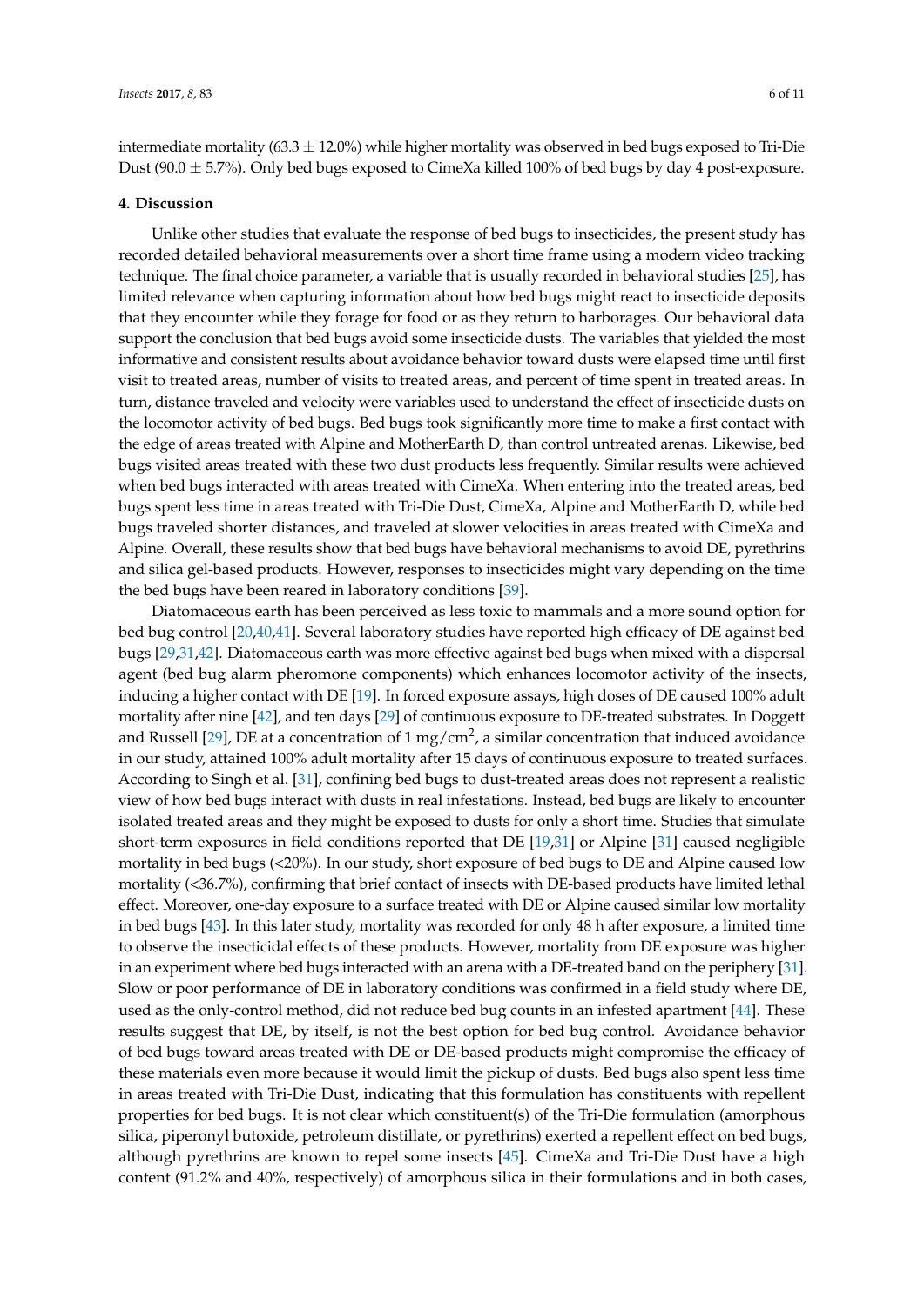insects spent less time in areas treated with these dusts. It may be possible that dusts that have a high content of silica gel in their formulation may cause a repellent effect on bed bugs but no conclusions may be drawn since the complete formulations of the other dusts are not expressed on the label, in which they may also have high quantities of silica gel.

There is a consensus about the higher efficacy of silica gel-based dust products than other desiccant dusts [\[30,](#page-9-19)[31](#page-9-8)[,46\]](#page-10-3). In laboratory studies, CimeXa, at a dose of 1.34 mg/cm<sup>2</sup>, caused substantial mortality  $(≥95%)$  within 24 h [\[46\]](#page-10-3), and similar results were reported by Singh et al. [\[31\]](#page-9-8). This fast-killing effect was also observed in bed bugs exposed to smaller quantities of silica gel (0.4 and 0.13 mg/cm<sup>2</sup>) [\[44\]](#page-10-1). The efficacy of silica gel applications as a sole treatment was also reported in infested apartments where a substantial reduction in the number of bed bugs (83.2%) was achieved one week post-treatment [\[46\]](#page-10-3). Therefore, it is premature to conclude that the avoidance by bed bugs to the silica gel CimeXa, documented here, could potentially hamper the efficacy of treatments. Furthermore, Singh et al. [\[31\]](#page-9-8) and Potter et al. [\[46\]](#page-10-3) found that bed bug mortality was high ( $\geq$  95%) after brief contact with CimeXa deposits. We confirmed this with a follow-up experiment where we forcibly exposed bed bugs to CimeXa for an even shorter amount of time than that reported by Singh et al. [\[31\]](#page-9-8) and Potter et al. [\[46\]](#page-10-3). Exposure to CimeXa for 1 min 14 s (the average time bed bugs spent crawling on CimeXa during a 5-min period in our study) was enough to cause 100% mortality. The high lethality of CimeXa was evident when longer exposures to Tri-Die Dust (exposure time = 1 min and 31 s), Tempo 1% Dust (exposure time = 2 min and 8 s) or DeltaDust (exposure time = 2 min and 12 s), caused lower mortality (mean mortality  $\pm$  SE, 90.0  $\pm$  5.77%, 63.3  $\pm$  12.02%, 30.0  $\pm$  5.77%, for Tri-Die Dust, Tempo 1% Dust, and DeltaDust, respectively). Some bed bugs exposed to formulations containing pyrethroids and/or pyrethrins (Tri-Die Dust, Tempo 1% Dust and Delta Dust) displayed typical neurotoxic effect such as tremors and twitching before death. The above results indicate that avoidance to certain dusts might reduce the efficacy of some insecticides. However, avoidance effects could be overcome by the toxicity of the dust to the bed bugs. Nevertheless, these results provide an early warning about the ability of bed bugs to exhibit behavioral mechanisms that could reduce the impact of insecticide dust treatments. Given the increasing use of these products in structural treatments for pest control [\[1\]](#page-8-0) development of tolerance to insecticide dust is a concern. Evidence from stored product pests has shown that some strains of *Tribolium castaneum* have become tolerant after continuous exposure to DE [\[33\]](#page-9-20). When susceptible strains and tolerant strains were compared, it was reported that tolerant *T. castaneum* avoided DE-treated areas and moved slower, with reduced velocity, through DE-treated wheat grain [\[33\]](#page-9-20). Interestingly, in our study, bed bugs displayed similar locomotor responses with CimeXa and the DE-based product Alpine. These responses might be behavioral adaptations that would decrease the pickup of dust particles [\[33\]](#page-9-20). In addition, a recent study reported that a multiresistant bed bug population with cuticular thickening exhibited tolerance to sublabel rates of silica gel-based dusts (CimeXa) [\[41\]](#page-9-17). These findings are worrisome given the fact that these mechanisms might confer cross resistance across other nonrelated insecticides.

Interestingly, bed bugs did not avoid products that contain pyrethroids (DeltaDust and Tempo 1% Dust). These results are surprising since pyrethroids are known to have repellent properties due to their toxic effects on the peripheral and central nervous systems of insects [\[47\]](#page-10-4). Sublethal concentrations of the pyrethroid deltamethrin, the active ingredient in DeltaDust, were avoided and increased locomotor activity in bed bugs [\[25\]](#page-9-5). Conversely, Tempo 1% Dust containing the pyrethroid cyfluthrin, did not prevent bed bugs from crossing areas treated with this product [\[48\]](#page-10-5). A lack of avoidance behaviors in bed bugs toward pyrethroid-based dust products might be due to low levels of surface exposure to the active ingredient insecticide or a bed bug's reduced perception of the small dust particles that would normally prevent them from walking on treated substrates.

Behavioral data from our study on Alpine, MotherEarth D, and CimeXa insecticides coincide with results from a previous laboratory study that used an experimental setup to simulate exposure of bed bugs to dusts applied to a perimeter [\[31\]](#page-9-8). These authors reported that bed bug nymphs took more time to cross bands treated with Alpine, MotherEarth D, and CimeXa than those who crossed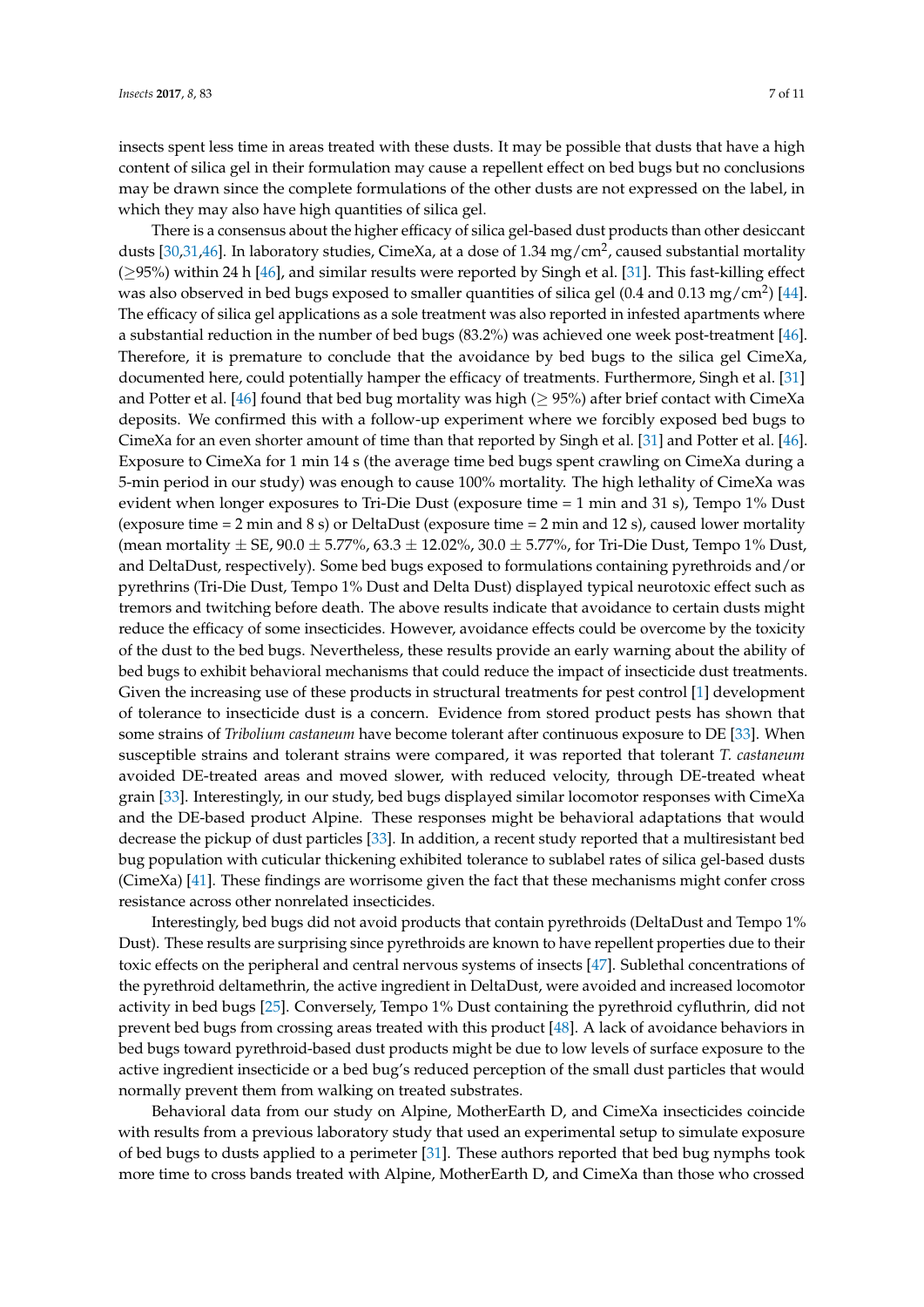untreated bands. Bed bug responses to MotherEarth D were consistent with those exposed to Alpine and this indicates that DE (the active ingredient present in both formulations at concentrations >95%) is at least one constituent of the formulations responsible for avoidance behaviors observed. Avoidance responses by the blood-feeding bug *Triatoma infestans* to DE depended on the concentration of the dust applied on the substrate [\[34\]](#page-9-10). A DE concentration of 1 mg/cm<sup>2</sup>, similar to the concentration used in our study, repelled nymphs of *T. infestans*, whereas lower DE concentrations (0.33 and 0.1 mg/cm<sup>2</sup>) were reported to be attractant and induce settling behavior in nymphs exposed to the treated areas [\[34\]](#page-9-10). Although the repellent effects of DE on bed bugs might be due to the chemical properties of the dusts, results reported by Luz et al. [\[34\]](#page-9-10) suggest that bed bugs avoid high concentrations of dust per area. Diatomaceous earth and Alpine are very lightweight dusts and particles are visible on the substrate even at label rates (Figure [1,](#page-2-0) video in supplementary files). This might explain why bed bugs did not avoid products with small dust particles such as DeltaDust and Tempo 1% Dust but still caused mortality in short exposure assays. Formulations with small particles are also better able to absorb lipids from an insect's epicuticle and thus increase insect mortality [\[49\]](#page-10-6). In addition, grooming activity could increase exposure to insecticide dusts (see grooming activity in supplementary file in "Tempo 1% Dust"). These findings emphasize that the application of fine layers of dust is essential to reduce avoidance by bed bugs and increase the dust's effectiveness in field conditions. The presence of the neonicotinoid dinotefuran in Alpine raises the question of whether this insecticide contributes to the avoidance effect observed in bed bugs. There is limited information on the repellent activity of dinotefuran on insects; however, neonicotinoids are generally known as nonrepellent insecticides [\[50\]](#page-10-7). Avoidance responses of bed bugs to dusts may be partly responsible for treatment failures that occurred when dusts were used as the only-control method [\[44\]](#page-10-1)) or when they were combined with other methods [\[21,](#page-9-1)[51\]](#page-10-8). High moisture in environments where these desiccant dusts are applied might also reduce the efficacy of dust treatments [\[52\]](#page-10-9), although waterproof dusts reduce this effect [\[53\]](#page-10-10).

Insecticides that potentially induce avoidance behaviors in bed bugs could be used in a "push–pull" control strategy if combined with an attractant and a pest control agent. "Push–pull" is a proposed behavior manipulation strategy that has been evaluated successfully in agricultural and livestock pests, as well as *German cockroaches* [\[54,](#page-10-11)[55\]](#page-10-12). This strategy consists of displacing insects from a resource (e.g., shelter) and lured with an attractant to areas containing a pest control agent (e.g., traps, nonrepellent insecticides, or baits). Knowledge generated in the last decade on bed bug aggregation pheromones, repellents, attractants, and phagostimulants could be used to develop and validate a push–pull strategy for bed bug control. A possible scenario in a pull–push strategy for bed bugs would be the use of repellent agents such as DEET, isolongifolenone and isolongifolanone, to displace insects from aggregation or hiding sites, and lure them to areas with known bed bug attractants such as  $CO<sub>2</sub>$ and chemical blends [\[56\]](#page-10-13).

Similarly, products that are avoided by bed bugs could be used in proactive approaches to reduce dispersion of insects within multiunit buildings [\[57\]](#page-10-14). A low cost proactive approach based on the application of DE in wall voids was proposed in multiunit facilities [\[20\]](#page-9-0). Initial field results are promising; however, further research is needed to validate the benefits of these strategies in different multiunit environments.

### **5. Conclusions**

This study demonstrates that bed bugs have behavioral mechanisms that reduce their exposure to some insecticide dusts. These responses might affect the efficacy of bed bug management programs where insecticide dusts are included as a tactic. Nevertheless, the rapid killing effect of some dust insecticides upon brief contact might reduce the impact of avoidance in bed bugs. The study of bed bug responses to insecticide dusts provides not only a better understanding of the effect of dust treatments, but also inspires the development of behavior manipulation strategies that could lead to improved methods for bed bug control.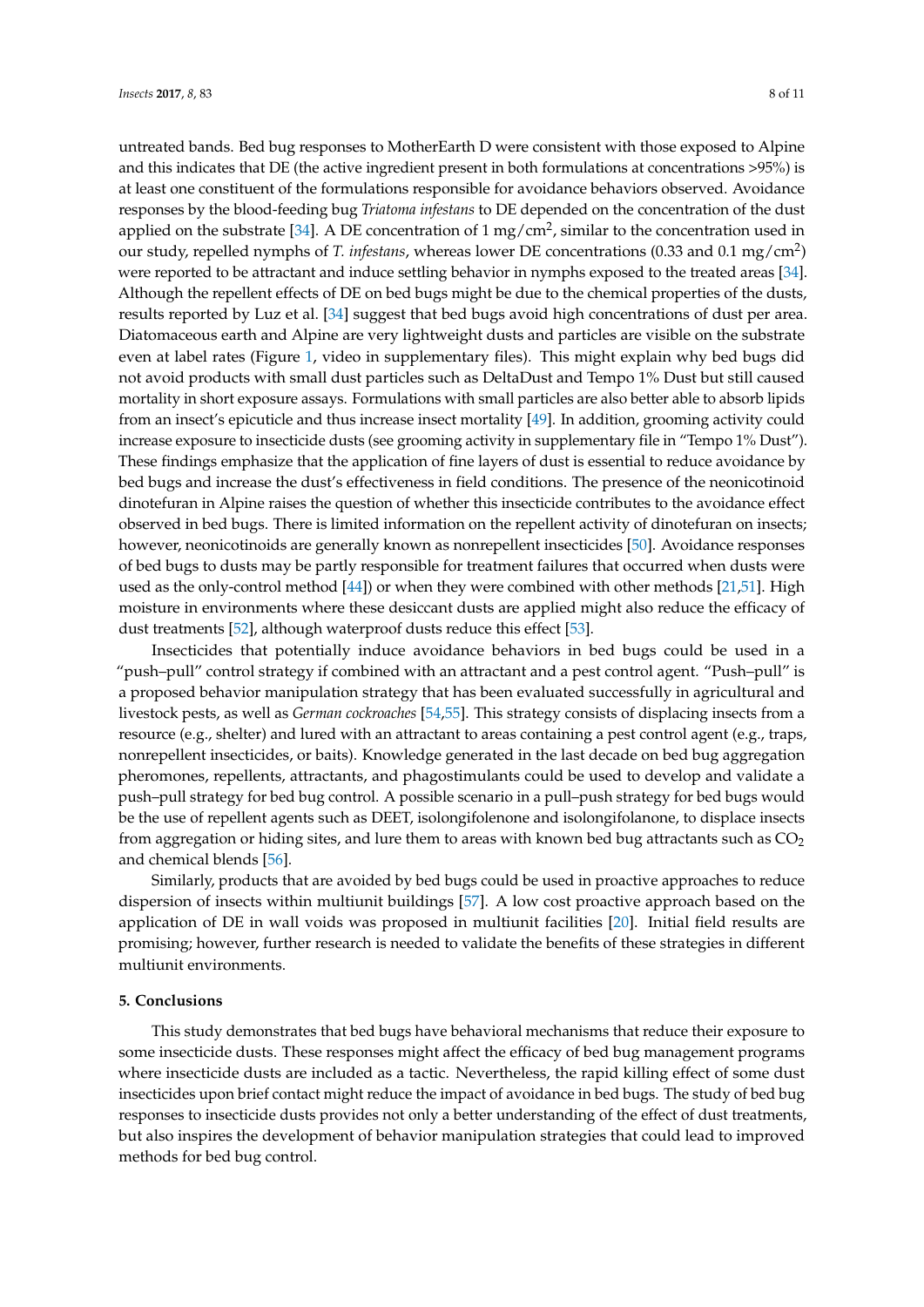**Supplementary Materials:** The following are available online at [www.mdpi.com/2075-4450/8/3/83/s1,](www.mdpi.com/2075-4450/8/3/83/s1) Video: [https://drive.google.com/drive/folders/0B-kSkIKbE8dhSEpwTzU1ajBPSlE,](https://drive.google.com/drive/folders/0B-kSkIKbE8dhSEpwTzU1ajBPSlE) S1: Interaction between bed bugs and insecticide dusts.

**Acknowledgments:** We thank Brittny N. Blakely and John P. Tuton for technical assistance during this study.

**Author Contributions:** Alvaro Romero conceived the study; John Agnew and Alvaro Romero designed the experiments; John Agnew performed all the experiments; and John Agnew and Alvaro Romero wrote the paper.

**Conflicts of Interest:** The authors have no conflict of interest.

## **References**

- <span id="page-8-0"></span>1. Potter, M.F.; Haynes, K.F.; Fredericks, J. Bed bugs across America. *Pestworld*, November/December 2015, pp. 5–14. Available online: [https://www.npmapestworld.org/default/assets/File/newsroom/magazine/](https://www.npmapestworld.org/default/assets/File/newsroom/magazine/2015/nov-dec_2015.pdf) [2015/nov-dec\\_2015.pdf](https://www.npmapestworld.org/default/assets/File/newsroom/magazine/2015/nov-dec_2015.pdf) (accessed on 8 August 2017).
- <span id="page-8-1"></span>2. Doggett, S.L. Bed bug survey—Are we biting back? *Professional Pest Magazine*, August/September 2016, pp. 28–30. Available online: [http://www.ppmmagazine.com.au/magazine/enterId/forward\\_action/read/](http://www.ppmmagazine.com.au/magazine/enterId/forward_action/read/id/290) [id/290](http://www.ppmmagazine.com.au/magazine/enterId/forward_action/read/id/290) (accessed on 8 August 2017).
- <span id="page-8-2"></span>3. Eddy, C.; Jones, S.C. Bed bugs, public health, and social justice: Part 2, an opinion survey. *J. Environ. Health* **2011**, *73*, 15–17. [\[PubMed\]](http://www.ncbi.nlm.nih.gov/pubmed/21488466)
- 4. Aultman, J.M. Don't let the bedbugs bite: The Cimicidae debacle and the denial of healthcare and social justice. *Med. Health Care Philos.* **2013**, *16*, 417–427. [\[CrossRef\]](http://dx.doi.org/10.1007/s11019-012-9404-x) [\[PubMed\]](http://www.ncbi.nlm.nih.gov/pubmed/22422134)
- <span id="page-8-3"></span>5. Penn, J.M.; Penn, H.J.; Potter, M.F.; Hu, W. Bed bugs and hotels Traveler insights and implications for the industry. *Am. Entomol.* **2017**, *63*, 79–88. [\[CrossRef\]](http://dx.doi.org/10.1093/ae/tmx023)
- <span id="page-8-4"></span>6. Usinger, R.L. *Monograph of Cimicidae (Hemiptera-Heteroptera)*; Thomas Say Foundation: College Park, MD, USA, 1966.
- <span id="page-8-5"></span>7. Potter, M.F. The perfect storm: An extension view on bed bugs. *Am. Entomol.* **2006**, *52*, 102–104. [\[CrossRef\]](http://dx.doi.org/10.1093/ae/52.2.102)
- <span id="page-8-6"></span>8. Bennett, G.W.; Gondhalekar, A.D.; Wang, C.; Buczkowski, G.; Gibb, T.J. Using research and education to implement practical bed bug control programs in multifamily housing. *Pest Manag. Sci.* **2015**, *72*, 8–14. [\[CrossRef\]](http://dx.doi.org/10.1002/ps.4084) [\[PubMed\]](http://www.ncbi.nlm.nih.gov/pubmed/26251256)
- 9. Cooper, R.; Wang, C.; Singh, N. Evaluation of a model communitywide bed bug management program in affordable housing. *Pest Manag. Sci.* **2015**, *72*, 45–56. [\[CrossRef\]](http://dx.doi.org/10.1002/ps.3982) [\[PubMed\]](http://www.ncbi.nlm.nih.gov/pubmed/25644070)
- <span id="page-8-7"></span>10. Romero, A.; Sutherland, A.M.; Gouge, D.H.; Spafford, H.; Nair, S.; Lewis, V.; Choe, D.-H.; Li, C.; Young, D. Pest management strategies for bed bugs (*Hemiptera: Cimicidae*) in multiunit housing: A literature review on field studies. *J. Integr. Pest Manag.* **2017**, *8*, 1–10. [\[CrossRef\]](http://dx.doi.org/10.1093/jipm/pmx009)
- <span id="page-8-8"></span>11. Sutherland, A.; Choe, D.H.; Lewis, V.; Young, D.; Romero, A.; Spafford, H.; Gouge, D. Survey sheds light on bed bugs in multi-unit housing. *Pest Control Technol.* **2015**, *43*, 26–36.
- <span id="page-8-9"></span>12. Pinto, L.J.; Cooper, R.; Kraft, S.K. *Bed Bugs Handbook: The Complete Guide to Bed Bugs and Their Control*; Pinto & Associates, Inc.: Mechanicsville, MD, USA, 2007.
- <span id="page-8-10"></span>13. Romero, A.; Potter, M.F.; Potter, D.A.; Haynes, K.F. Insecticide resistance in the bed bug: A factor in the pest's sudden resurgence? *J. Med. Entomol.* **2007**, *44*, 175–178. [\[PubMed\]](http://www.ncbi.nlm.nih.gov/pubmed/17427684)
- 14. Zhu, F.; Wigginton, J.; Romero, A.; Moore, A.; Ferguson, K.; Palli, R.; Potter, M.F.; Haynes, K.F.; Palli, S.R. Widespread distribution of knockdown resistance mutations in the bed bug, *Cimex lectularius* (*Hemiptera: Cimicidae*), populations in the United States. *Arch. Insect Biochem.* **2010**, *73*, 245–257. [\[CrossRef\]](http://dx.doi.org/10.1002/arch.20355) [\[PubMed\]](http://www.ncbi.nlm.nih.gov/pubmed/20301216)
- 15. Romero, A.; Anderson, T.D. High levels of resistance in the common bed bug, *Cimex lectularius* (*Hemiptera: Cimicidae*), to neonicotinoid insecticides. *J. Med. Entomol.* **2016**, *53*, 727–731. [\[CrossRef\]](http://dx.doi.org/10.1093/jme/tjv253) [\[PubMed\]](http://www.ncbi.nlm.nih.gov/pubmed/26823499)
- <span id="page-8-11"></span>16. Dang, K.; Doggett, S.L.; Singham, G.V.; Lee, C.Y. Insecticide resistance and resistance mechanisms in bed bugs, *Cimex* spp. (*Hemiptera: Cimicidae*). *Paras Vectors* **2017**, *10*, 318. [\[CrossRef\]](http://dx.doi.org/10.1186/s13071-017-2232-3) [\[PubMed\]](http://www.ncbi.nlm.nih.gov/pubmed/28662724)
- <span id="page-8-12"></span>17. Ebeling, W. Sorptive dusts for pest control. *Annu. Rev. Entomol.* **1971**, *16*, 123–158. [\[CrossRef\]](http://dx.doi.org/10.1146/annurev.en.16.010171.001011) [\[PubMed\]](http://www.ncbi.nlm.nih.gov/pubmed/4324088)
- <span id="page-8-13"></span>18. Korunic, Z. Diatomaceous earths, a group of natural insecticides. *J. Stored Prod. Res.* **1998**, *34*, 87–97. [\[CrossRef\]](http://dx.doi.org/10.1016/S0022-474X(97)00039-8)
- <span id="page-8-14"></span>19. Benoit, J.B.; Phillips, S.A.; Croxall, T.J.; Christensen, B.S.; Yoder, J.A.; Denlinger, D.L. Addition of alarm pheromone components improves the effectiveness of desiccant dusts against *Cimex lectularius*. *J. Med. Entomol.* **2009**, *46*, 572–579. [\[CrossRef\]](http://dx.doi.org/10.1603/033.046.0323) [\[PubMed\]](http://www.ncbi.nlm.nih.gov/pubmed/19496429)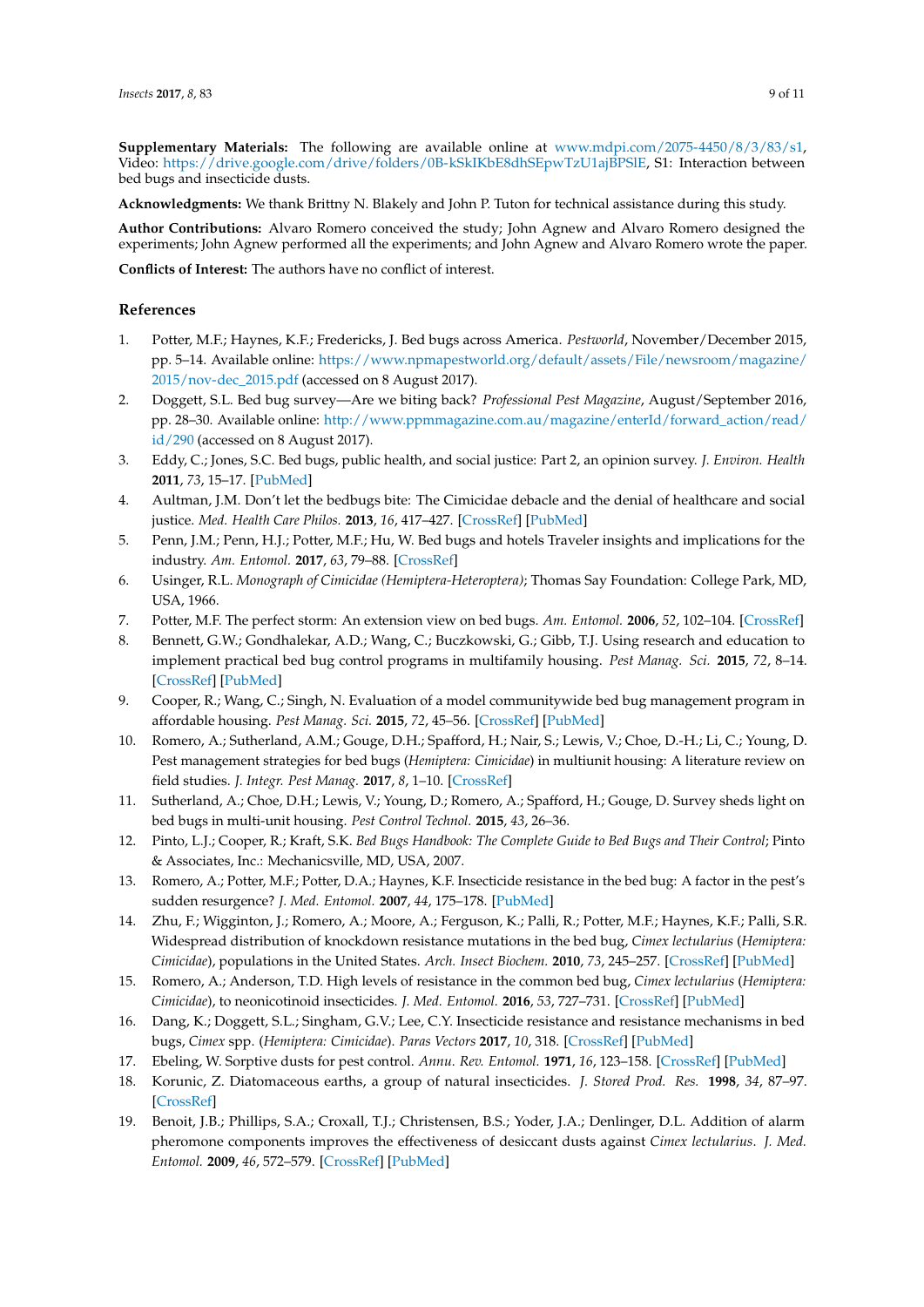- <span id="page-9-0"></span>20. Stedfast, M.L.; Miller, D.M. Development and evaluation of a proactive bed bug (*Hemiptera: Cimicidae*) suppression program for low income multi-unit housing facilities. *J. Integr. Pest Manag.* **2014**, *5*, E1–E7. [\[CrossRef\]](http://dx.doi.org/10.1603/IPM14003)
- <span id="page-9-1"></span>21. Wang, C.L.; Gibb, T.; Bennett, G.W. Evaluation of two least toxic integrated pest management programs for managing bed bugs (*Heteroptera: Cimicidae*) with discussion of a bed bug intercepting device. *J. Med. Entomol.* **2009**, *46*, 566–571. [\[CrossRef\]](http://dx.doi.org/10.1603/033.046.0322) [\[PubMed\]](http://www.ncbi.nlm.nih.gov/pubmed/19496428)
- <span id="page-9-2"></span>22. Potter, M.F.; Romero, A.; Haynes, K.F.; Wickemeyer, W. Battling bed bugs in apartments. *Pest Control Technol.* **2006**, *34*, 45–52.
- <span id="page-9-3"></span>23. Reinhardt, K.; Isaac, D.; Naylor, R. Estimating the feeding rate of the bedbug *Cimex lectularius* in an infested room: An inexpensive method and a case study. *Med. Vet. Entomol.* **2010**, *24*, 46–54. [\[CrossRef\]](http://dx.doi.org/10.1111/j.1365-2915.2009.00847.x) [\[PubMed\]](http://www.ncbi.nlm.nih.gov/pubmed/20377731)
- <span id="page-9-4"></span>24. Haynes, K.F. Sublethal effects of insecticides on the behavioral responses of insects. *Annu. Rev. Entomol.* **1988**, *33*, 149–168. [\[CrossRef\]](http://dx.doi.org/10.1146/annurev.en.33.010188.001053) [\[PubMed\]](http://www.ncbi.nlm.nih.gov/pubmed/3277528)
- <span id="page-9-5"></span>25. Romero, A.; Potter, M.F.; Haynes, K.F. Behavioral responses of the bed bug to insecticide residues. *J. Med. Entomol.* **2009**, *46*, 51–57. [\[CrossRef\]](http://dx.doi.org/10.1603/033.046.0107) [\[PubMed\]](http://www.ncbi.nlm.nih.gov/pubmed/19198517)
- 26. Jones, S.C.; Bryant, J.L.; Sivakoff, F.S. Sublethal effects of ActiveGuard exposure on feeding behavior and fecundity of the bed bug (*Hemiptera: Cimicidae*). *J. Med. Entomol.* **2015**, *52*, 413–418. [\[CrossRef\]](http://dx.doi.org/10.1093/jme/tjv008) [\[PubMed\]](http://www.ncbi.nlm.nih.gov/pubmed/26334815)
- 27. Crawley, S.E.; Kowles, K.A.; Gordon, J.R.; Potter, M.F.; Haynes, K.F. Impact of sublethal exposure to a pyrethroid-neonicotinoid insecticide on mating, fecundity and development in the bed bug *Cimex lectularius* L. (*Hemiptera: Cimicidae*). *PLoS ONE* **2017**, *12*, e0177410. [\[CrossRef\]](http://dx.doi.org/10.1371/journal.pone.0177410) [\[PubMed\]](http://www.ncbi.nlm.nih.gov/pubmed/28489937)
- <span id="page-9-6"></span>28. Crawley, S.E.; Kowles, K.A.; Gordon, J.R.; Potter, M.F.; Haynes, K.F. Behavioral effects of sublethal exposure to a combination of β-cyfluthrin and imidacloprid in the bed bug, *Cimex lectularius* L. *Pest Manag. Sci.* **2017**, *73*, 598–603. [\[CrossRef\]](http://dx.doi.org/10.1002/ps.4342) [\[PubMed\]](http://www.ncbi.nlm.nih.gov/pubmed/27322625)
- <span id="page-9-7"></span>29. Doggett, S.L.; Russell, R.C. The resurgence of bed bugs, *Cimex* spp. (*Hemiptera: Cimicidae*) in Australia. In Proceedings of the Sixth International Conference on Urban Pests, Budapest, Hungary, 13–16 July 2008; Robinson, W.H., Bajomi, D., Eds.; OOK-Press: Budapest, Hungary, 2008; pp. 407–425.
- <span id="page-9-19"></span>30. Anderson, J.F.; Cowles, R.S. Susceptibility of *Cimex lectularius* (*Hemiptera: Cimicidae*) to pyrethroid insecticides and to insecticidal dusts with or without pyrethroid insecticides. *J. Econ. Entomol.* **2012**, *105*, 1789–1795. [\[CrossRef\]](http://dx.doi.org/10.1603/EC12089) [\[PubMed\]](http://www.ncbi.nlm.nih.gov/pubmed/23156178)
- <span id="page-9-8"></span>31. Singh, N.; Wang, C.; Wang, D.; Cooper, R.; Zha, C. Comparative efficacy of selected dust insecticides for controlling *Cimex lectularius* (*Hemiptera: Cimicidae*). *J. Econ. Entomol.* **2016**, *109*, 1819–1826. [\[CrossRef\]](http://dx.doi.org/10.1093/jee/tow129) [\[PubMed\]](http://www.ncbi.nlm.nih.gov/pubmed/27377377)
- <span id="page-9-9"></span>32. Eastin, J.L.; Burden, G.S. Test with five silica dusts against *German cockroaches*. *Fla. Entomol.* **1960**, *43*, 99–102. [\[CrossRef\]](http://dx.doi.org/10.2307/3492672)
- <span id="page-9-20"></span>33. Rigaux, M.; Haubruge, E.; Fields, P.G. Mechanisms for tolerance to diatomaceous earth between strains of *Tribolium castaneum*. *Entomol. Exp. Appl.* **2001**, *101*, 33–39. [\[CrossRef\]](http://dx.doi.org/10.1046/j.1570-7458.2001.00888.x)
- <span id="page-9-10"></span>34. Luz, C.; Rodrigues, J.; Rocha, L.F. Diatomaceous earth and oil enhance effectiveness of *Metarhizium anisopliae* against *Triatoma infestans*. *Acta Trop.* **2012**, *122*, 29–35. [\[CrossRef\]](http://dx.doi.org/10.1016/j.actatropica.2011.11.014) [\[PubMed\]](http://www.ncbi.nlm.nih.gov/pubmed/22155570)
- <span id="page-9-11"></span>35. Montes, C.; Cuadrillero, C.; Vilella, D. Maintenance of a laboratory colony of *Cimex lectularius* (*Hemiptera: Cimicidae*) using an artificial feeding technique. *J. Med. Entomol.* **2002**, *39*, 675–679. [\[CrossRef\]](http://dx.doi.org/10.1603/0022-2585-39.4.675) [\[PubMed\]](http://www.ncbi.nlm.nih.gov/pubmed/12144303)
- <span id="page-9-12"></span>36. Romero, A.; Potter, M.F.; Haynes, K.F. Circadian rhythm of locomotor activity in the bed bug, *Cimex lectularius* L. *J. Insect Physiol.* **2010**, *56*, 1516–1522. [\[CrossRef\]](http://dx.doi.org/10.1016/j.jinsphys.2010.04.025) [\[PubMed\]](http://www.ncbi.nlm.nih.gov/pubmed/20452356)
- <span id="page-9-13"></span>37. Noldus, L.P.J.J.; Spink, A.J.; Tegelenbosch, R.A.J. Computerised video tracking, movement analysis and behaviour recognition in insects. *Comput. Electron. Agric.* **2002**, *35*, 201–227. [\[CrossRef\]](http://dx.doi.org/10.1016/S0168-1699(02)00019-4)
- <span id="page-9-14"></span>38. Minitab. *MINITAB Statistical Software, Release 14.20 for Windows*; MINITAB: State College, PA, USA, 2005.
- <span id="page-9-15"></span>39. Wang, D.; Wang, C.; Singh, N.; Eiden, A.; Cooper, R.; Zha, C. Effect of hunger level and time elapsed from field collection on the locomotion behavior and response to stimulation in the common bed bug, *Cimex lectularius*. *J. Econ. Entomol.* 2017. [\[CrossRef\]](http://dx.doi.org/10.1093/jee/tox148)
- <span id="page-9-16"></span>40. Akhtar, Y.; Isman, M.B. Efficacy of diatomaceous earth and a DE-aerosol formulation against the common bed bug, *Cimex lectularius* Linnaeus in the laboratory. *J. Pest Sci.* **2016**, *89*, 1013–1021. [\[CrossRef\]](http://dx.doi.org/10.1007/s10340-015-0722-7)
- <span id="page-9-17"></span>41. Lilly, D.G.; Webb, C.; Doggett, S.L. Evidence of tolerance to silica-based desiccant dusts in a pyrethroid-resistant strain of *Cimex lectularius* (*Hemiptera: Cimicidae*). *Insects* **2016**, *7*, 1–12. [\[CrossRef\]](http://dx.doi.org/10.3390/insects7040074) [\[PubMed\]](http://www.ncbi.nlm.nih.gov/pubmed/27941664)
- <span id="page-9-18"></span>42. Romero, A.; Potter, M.F.; Haynes, K.F. Are dusts the bed bug bullet. *Pest Manag. Prof.* **2009**, *77*, 22–30.